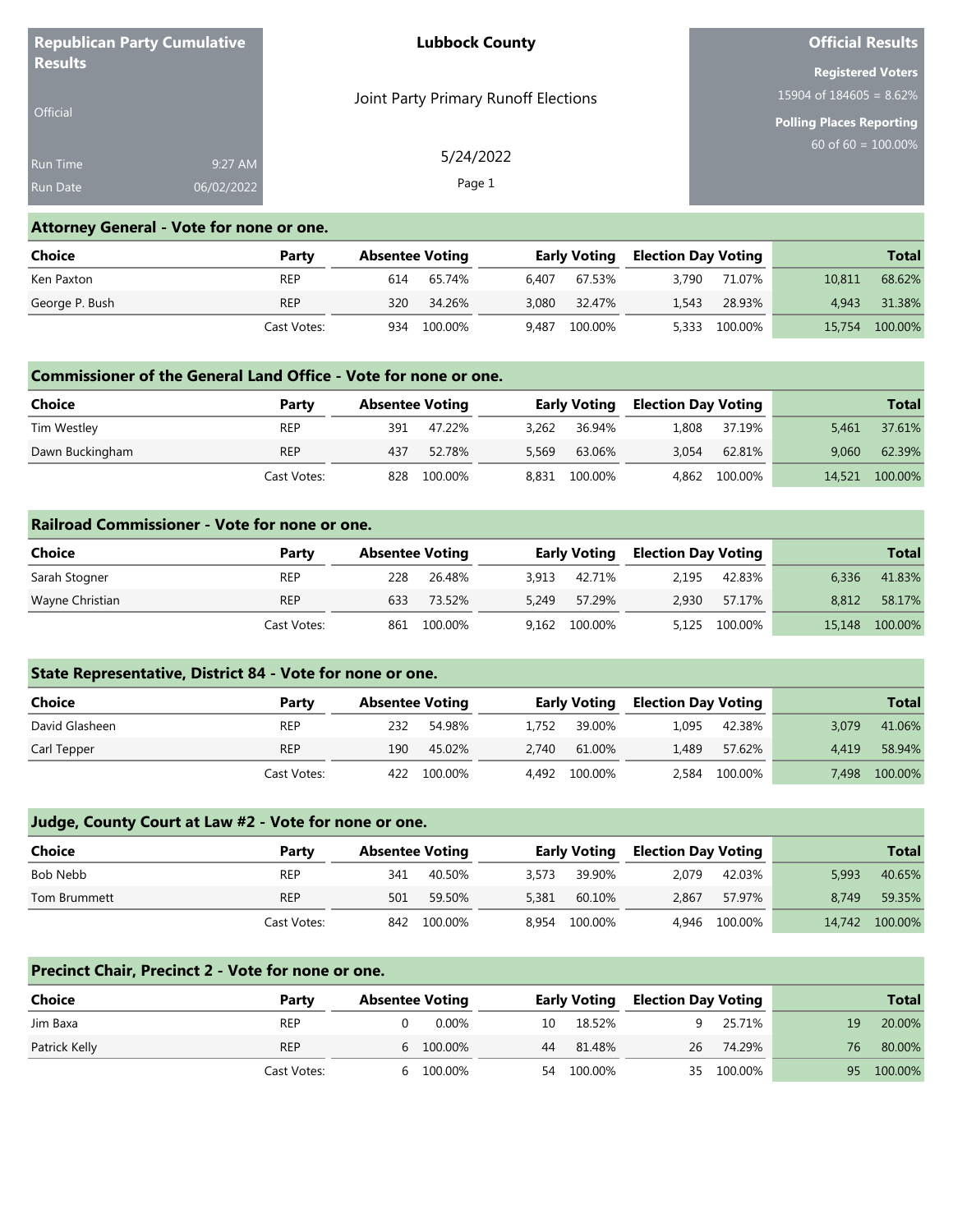|                 | <b>Republican Party Cumulative</b> | <b>Lubbock County</b>                | <b>Official Results</b>         |  |  |
|-----------------|------------------------------------|--------------------------------------|---------------------------------|--|--|
| <b>Results</b>  |                                    |                                      | <b>Registered Voters</b>        |  |  |
|                 |                                    | Joint Party Primary Runoff Elections | 15904 of $184605 = 8.62\%$      |  |  |
| <b>Official</b> |                                    |                                      | <b>Polling Places Reporting</b> |  |  |
| <b>Run Time</b> | 9:27 AM                            | 5/24/2022                            | $60$ of 60 = 100.00%            |  |  |
| <b>Run Date</b> | 06/02/2022                         | Page 2                               |                                 |  |  |

#### **Precinct Chair, Precinct 31 - Vote for none or one.**

| Choice          | Party       | <b>Absentee Voting</b> |         |     | <b>Early Voting</b> | <b>Election Day Voting</b> |         |     | <b>Total</b> |
|-----------------|-------------|------------------------|---------|-----|---------------------|----------------------------|---------|-----|--------------|
| David Acuff     | <b>REP</b>  |                        | 30.00%  | 54  | 49.54%              | 27                         | 57.45%  | 84  | 50.60%       |
| Janice Richards | <b>REP</b>  | b                      | 60.00%  | 36  | 33.03%              |                            | 14.89%  | 49  | 29.52%       |
| Brandon Helton  | <b>REP</b>  |                        | 10.00%  | 19  | 17.43%              | 13                         | 27.66%  | 33  | 19.88%       |
|                 | Cast Votes: | 10                     | 100.00% | 109 | 100.00%             | 47                         | 100.00% | 166 | 100.00%      |

# **Precinct Chair, Precinct 66 - Vote for none or one.**

| Choice        | Party       | <b>Absentee Voting</b> |            |      | <b>Early Voting Election Day Voting</b> |    |             |     | <b>Total</b> |
|---------------|-------------|------------------------|------------|------|-----------------------------------------|----|-------------|-----|--------------|
| Ricky Wilks   | <b>REP</b>  |                        | 31.58%     | 126  | 44.52%                                  | 42 | 35.00%      | 174 | 41.23%       |
| Skeet Workman | REP         | 13                     | 68.42%     | 157  | 55.48%                                  | 78 | 65.00%      | 248 | 58.77%       |
|               | Cast Votes: |                        | 19 100.00% | 283. | 100.00%                                 |    | 120 100.00% | 422 | 100.00%      |

## **Precinct Chair, Precinct 75 - Vote for none or one.**

| <b>Choice</b>         | Party       | <b>Absentee Voting</b> |            | <b>Early Voting</b> |             | <b>Election Day Voting</b> |            |     | <b>Total</b> |
|-----------------------|-------------|------------------------|------------|---------------------|-------------|----------------------------|------------|-----|--------------|
| Jan Powell            | <b>REP</b>  |                        | 61.54%     | 86                  | 69.92%      | 28                         | 65.12%     | 122 | 68.16%       |
| <b>Bobbe Crawford</b> | <b>REP</b>  |                        | 38.46%     | 37                  | 30.08%      | 15                         | 34.88%     |     | 31.84%       |
|                       | Cast Votes: |                        | 13 100.00% |                     | 123 100.00% |                            | 43 100.00% | 179 | 100.00%      |

#### **Precinct Chair, Precinct 110 - Vote for none or one.**

| Choice         | Party       | <b>Absentee Voting</b> |            |     | <b>Early Voting Election Day Voting</b> |    |             |     | Total   |
|----------------|-------------|------------------------|------------|-----|-----------------------------------------|----|-------------|-----|---------|
| Cindy Williams | <b>REP</b>  |                        | 45.00%     | 196 | 56.81%                                  | 80 | 51.28%      | 285 | 54.70%  |
| Chase Marberry | <b>REP</b>  | 11                     | 55.00%     | 149 | 43.19%                                  | 76 | 48.72%      | 236 | 45.30%  |
|                | Cast Votes: |                        | 20 100.00% |     | 345 100.00%                             |    | 156 100.00% | 521 | 100.00% |

#### **Precinct Chair, Precinct 129 - Vote for none or one.**

| Choice         | Party       | <b>Absentee Voting</b> |         | <b>Early Voting</b> |         | <b>Election Day Voting</b> |         | <b>Total</b> |         |
|----------------|-------------|------------------------|---------|---------------------|---------|----------------------------|---------|--------------|---------|
| Rob Snyder     | <b>REP</b>  |                        | 60.00%  | 93                  | 47.94%  | 52                         | 55.32%  | 151          | 50.67%  |
| Karen Pelphrey | <b>REP</b>  |                        | 40.00%  | 101                 | 52.06%  | 42                         | 44.68%  | 147          | 49.33%  |
|                | Cast Votes: | 10.                    | 100.00% | 194                 | 100.00% | 94                         | 100.00% | 298          | 100.00% |

| Precinct Chair, Precinct 141 - Vote for none or one. |             |                        |         |      |                     |    |                            |     |              |  |
|------------------------------------------------------|-------------|------------------------|---------|------|---------------------|----|----------------------------|-----|--------------|--|
| <b>Choice</b>                                        | Party       | <b>Absentee Voting</b> |         |      | <b>Early Voting</b> |    | <b>Election Day Voting</b> |     | <b>Total</b> |  |
| Amber Sanders                                        | <b>REP</b>  | 4                      | 40.00%  | 41   | 37.27%              | 17 | 43.59%                     | 62  | 38.99%       |  |
| <b>Bill Curnow</b>                                   | <b>REP</b>  | ь.                     | 50.00%  | 41   | 37.27%              | 14 | 35.90%                     | 60  | 37.74%       |  |
| Shirley A. Sumrall                                   | <b>REP</b>  |                        | 10.00%  | 28   | 25.45%              | 8. | 20.51%                     | 37  | 23.27%       |  |
|                                                      | Cast Votes: | 10.                    | 100.00% | 110. | 100.00%             | 39 | 100.00%                    | 159 | 100.00%      |  |